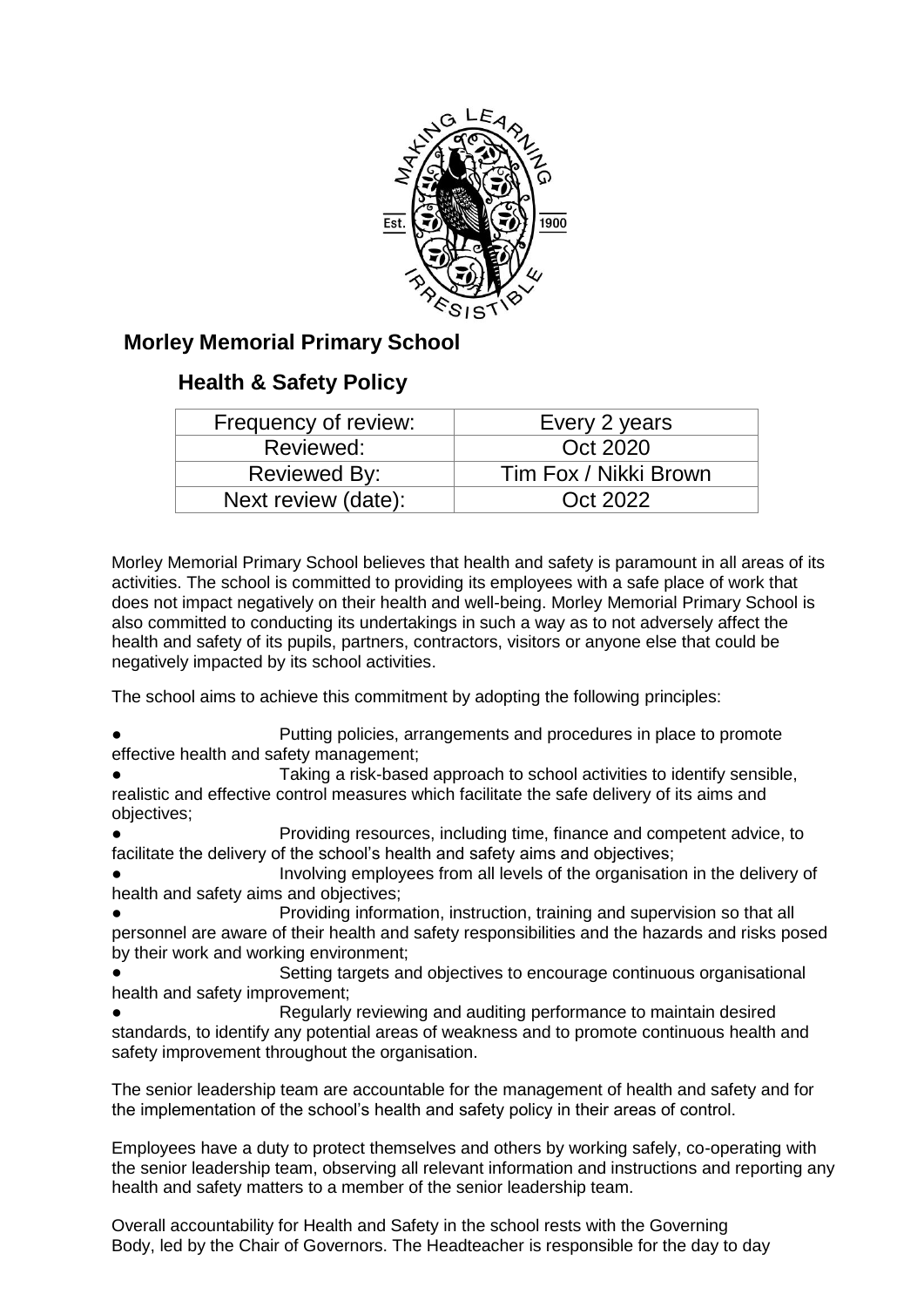implementation of the Health & Safety policy.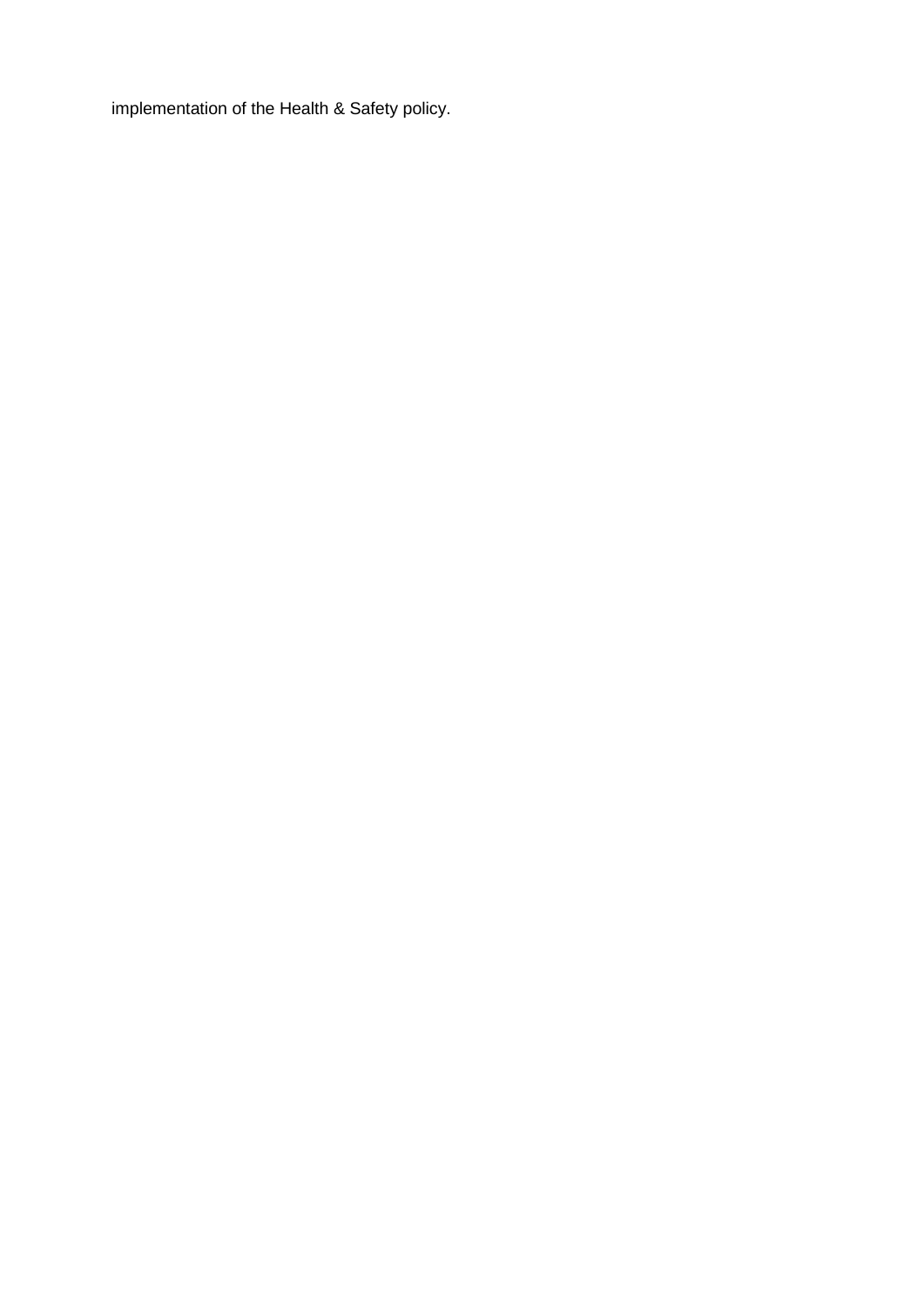# **Organisation and Responsibilities**

In order to ensure that health and safety issues are dealt with appropriately, the following organisational structure has been approved by the Governing Body. Duties and responsibilities have been assigned to Staff and Governors as laid out below.

# **1. Governing Body** (Philip Colligan)

The Governing Body will comply with any directions issued by the Children and Young People Learning Directorate concerning the health and safety of persons on school premises or taking part in school activities elsewhere. The Governing Body is responsible for health and safety matters at a local level. They accept that the delegation of funds from the Children and Young People Learning Directorate carries with it some power of control and hence increased accountability. Where the spending decisions are controlled by the Governing Body, they accept a share of the responsibility for the way in which health and safety issues are addressed. However, the Children and Young People Learning Directorate will be informed of any issue which has significant health and safety implications and which cannot be resolved satisfactorily without their involvement.

The Governors appreciate that they can only work within their allocation of the total education budget determined by County Council members and that they will only be accountable for deciding how the budget within their control is to be spent. The Governing Body has established arrangements for ensuring the requirements of this policy are properly implemented and that the policy remains effective and appropriate.

# **2. Headteacher** (Nikki Brown)

Overall responsibility for the day-to-day management of health and safety in the school rests with the Headteacher. As manager of the school and of all the activities carried on within it, the Headteacher will advise Governors of the areas of health and safety concern which may need to be addressed by the allocation of funds. Matters requiring particular consideration by the Headteacher will include:

2.1 Ensuring that there is an adequate system in place for the undertaking of risk assessment in compliance with the requirements of the Management Regulations 1999;

2.2 Ensuring that there is a management system for monitoring the effectiveness of health and safety arrangements, which form part of this policy;

- 2.3 Ensuring adequate staffing levels for safe supervision;
- 2.4 The delegated responsibility for maintenance of the premises;
- 2.5 The purchase of equipment to meet appropriate safety standards;
- 2.6 The repair, maintenance and testing of school equipment;
- 2.7 The provision of appropriate protective clothing where necessary;
- 2.8 The purchase and maintenance of first aid materials and fire fighting appliances;
- 2.9 The funding of necessary safety training for staff;

2.10 The arrangements for securing health and safety assistance from a competent source;

- 2.11 The appointment of a Site Manager;
- 2.12 The provision of appropriate health and safety information to Governors.

The Headteacher may choose to delegate to other members of staff any or all of the duties associated with the above matters. It is clearly understood by everyone concerned that the delegation of certain duties will not relieve the Headteacher from the overall day-to-day responsibilities for health and safety within the school.

## **3. Deputy Headteacher** (Katy Kowalska)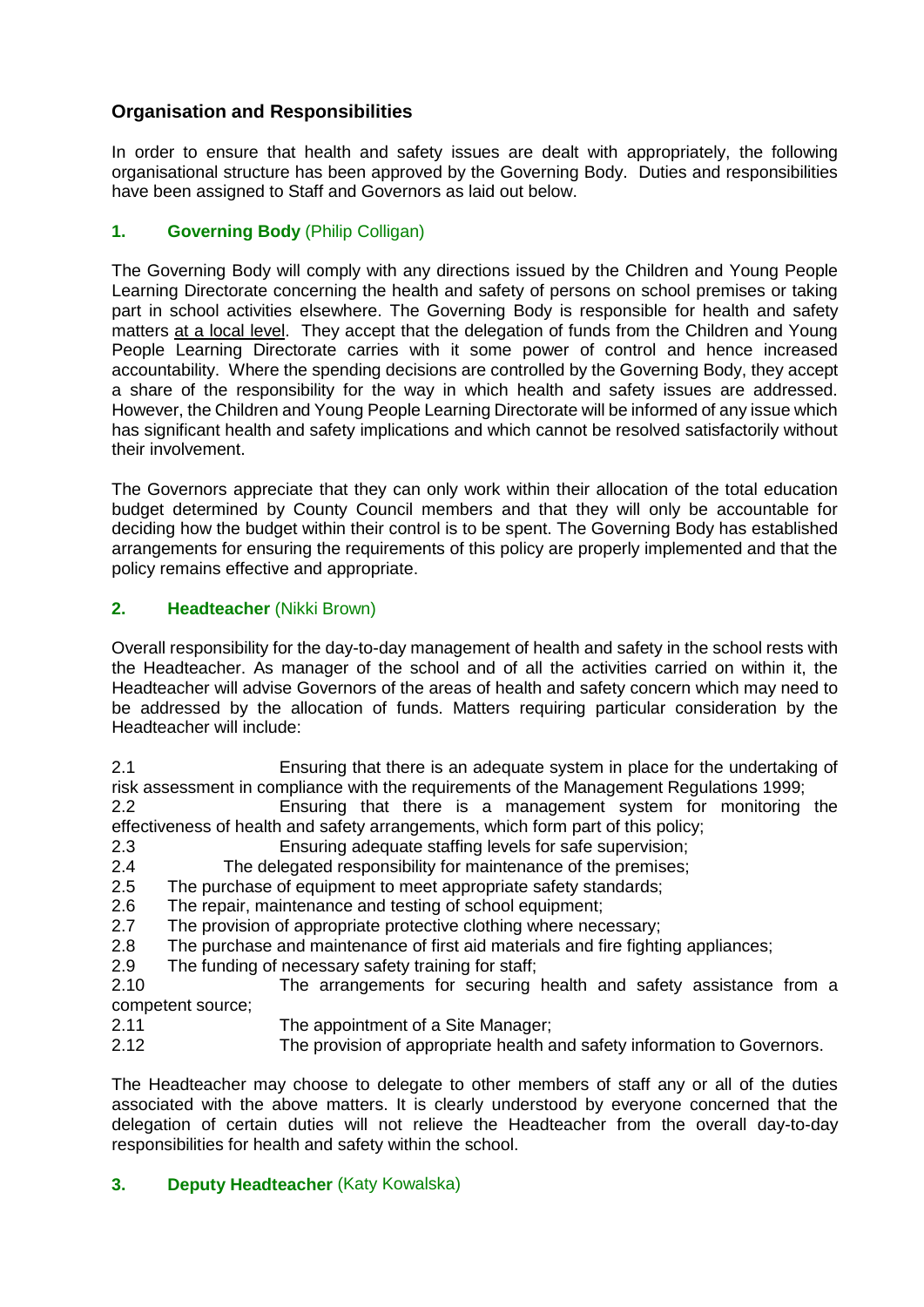The Headteacher will delegate to the Deputy Headteacher the majority of the duties that are linked with the overall responsibilities of the Headteacher. More specifically, the Deputy Headteacher will:

3.1 Ensure that risk assessments are undertaken throughout the school and that control measures are implemented, and that assessments are monitored and reviewed;

3.2 Periodically review this policy document, amend as necessary and circulate any changes to appropriate staff;

3.3 Ensure that the correct procedure is followed for the reporting, recording, investigation and follow-up of accidents on the premises;

3.4 Formulate and review the arrangements for action to be taken in an emergency and ensure that all involved are informed of the arrangements;

3.5 Arrange for termly evacuation drills and weekly fire alarm tests etc.

3.6 Advise the Site Manager of any defect in the state of repair of the building or its surrounds which is identified as being unsafe, record in local asset management plan and take whatever local action is necessary to minimise the risk until repairs can be arranged;

3.7 Arrange for the repair, replacement or removal of any item of furniture or equipment, which has been identified as unsafe;

3.8 Coordinate the annual health and safety checklist, ensuring all areas of the establishment and all activities are covered;

3.9 Report to the Headteacher any situation which is unsafe or hazardous to health and which cannot be remedied from within the resources available;

3.10 Liaise with and monitor as far as is reasonably practicable, the activities of contractors (including catering, cleaning and grounds staff), visitors and others on the site to ensure that any risks to the health and safety of staff and others are kept to a minimum;

3.11 Oversee all arrangements for educational visits and school journeys;

3.12 Identify specific staff health and safety training needs;

3.13 Consult with all staff on any matters which may affect their health or safety whilst at work;

3.14 Ensure that levels of first aid provision remain adequate for the activities being undertaken;

3.15 Consult the local authority's Health and Safety Adviser or other appropriate officer when additional assistance becomes necessary.

## **4. Teaching Staff** (Including supply)

Teaching staff are responsible for the health and safety of all pupils under their control whilst involved in organised work activities both on site e.g. classrooms, and off site e.g. school trips. Class teachers shall:

4.1 Ensure effective supervision by only permitting practical work to be carried out by pupils after carrying out a risk assessment. The class size, the abilities of the pupils involved, the activities to be undertaken etc. will all need to be considered;

4.2 Be aware of the school's health and safety policy and any local rules and arrangements which may apply;

4.3 Ensure that safety instruction is given to all pupils prior to commencing practical sessions;

4.4 Know the location of the nearest fire fighting equipment and first aid box, and know the emergency procedures in respect of fire/first aid/bomb scare etc.;

4.5 Ensure that pupils follow school safety rules and that protective equipment is worn where appropriate;

4.6 Ensure that all personal protective equipment is suitable and in good condition prior to issue;

4.7 Ensure any safety devices are in good condition and are used;

4.8 Report any defective equipment to the Deputy Headteacher;

4.9 Investigate all accidents (in conjunction with the Deputy Headteacher), which occur through activities organised by them;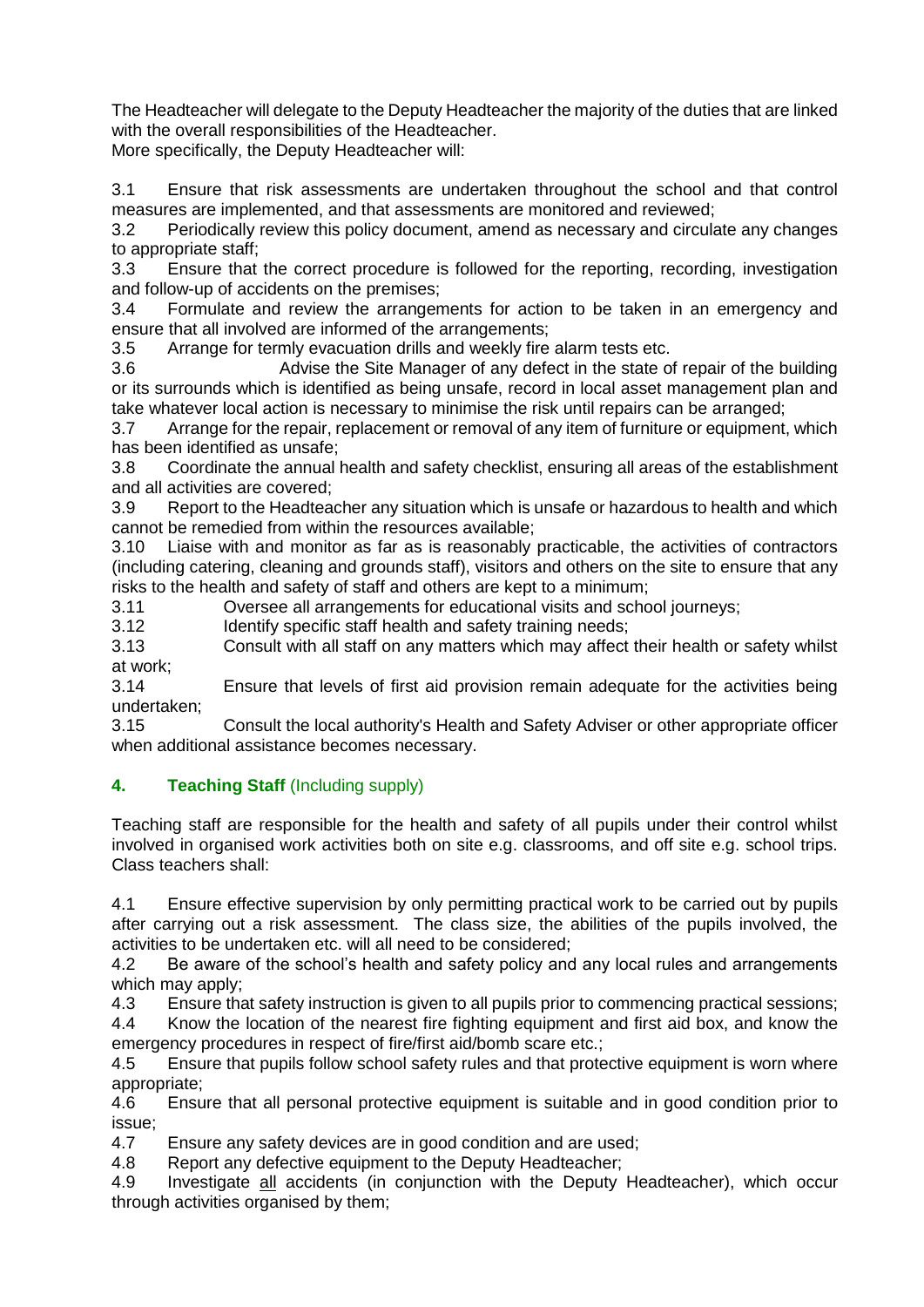4.10 Ensure that all accidents (including near misses) are promptly reported and recorded using the appropriate forms etc;

4.11 Propose for consideration by the Deputy Headteacher any improvements, which they consider, would improve health or safety standards within the school;

4.12 Ensure that an agreed adequate level of supervision is available and that appropriate health and safety arrangements exist prior to taking school parties off site on educational visits.

# **5. Site Manager**

The Site Manager is responsible to the Headteacher via the Deputy Headteacher. Duties include:

5.1 Arranging for the removal from service of any item of furniture, apparatus or equipment, which has been identified as unsafe;

5.2 Taking appropriate action when necessary to prevent injury to others on the site who might otherwise be exposed to unnecessary dangers, e.g. erect barriers around opened manholes etc.;

5.3 Participating in the bi-annual health and safety checklist paying particular attention to the building structure, services, access to/egress from the school, main circulation areas etc.;

5.4 Ensuring that other site supervisory staff are adequately supervised;

5.5 Identifying any particular health and safety training needs of other site supervisory staff;

5.6 Ensuring that staff are not involved in activities outside their limitations;

5.7 Ensuring that any personal protective equipment issued to staff is suitable for the task and that training is provided in the correct use of the equipment;

5.8 Ensuring that all staff work in accordance with safe working practices issued by the school, the local authority etc.

## **6. All Employees** [including temporary & volunteers]

All employees have general health and safety responsibilities both under criminal and civil law. Staff must be aware that they are obliged to take care of their own safety and health whilst at work along with that of others who may be affected by their actions.

Employees must also co-operate with the Governing Body and senior management of the school so that they may fulfil any legal requirements placed on them as employers and/or persons in control of premises. All employees are required to:

6.1 Participate in the risk assessment process and comply with findings;

6.2 Report all defects in the condition of the premises or equipment to which they become aware;

6.3 Report all accidents according to school procedures;

6.4 Be familiar with the procedure to be followed in the event of a fire or other serious emergency;

6.5 Make use of all necessary personal protective equipment provided for safety or health reasons;

6.6 Where necessary make use of all control measures made available to them;

6.7 Follow all relevant codes of safe working practice and local rules;

6.8 Report any unsafe working practices to the Deputy Headteacher.

## **7. Pupils/students** [This section should be drawn to the attention of all pupils]

All pupils must be encouraged to follow all safe working practices and observe all school safety rules. All pupils will:

7.1 Follow all instructions issued by any member of staff in the case of an emergency;

7.2 Ensure that they do not intentionally or recklessly interfere with equipment provided for safety purposes e.g. fire extinguishers etc.;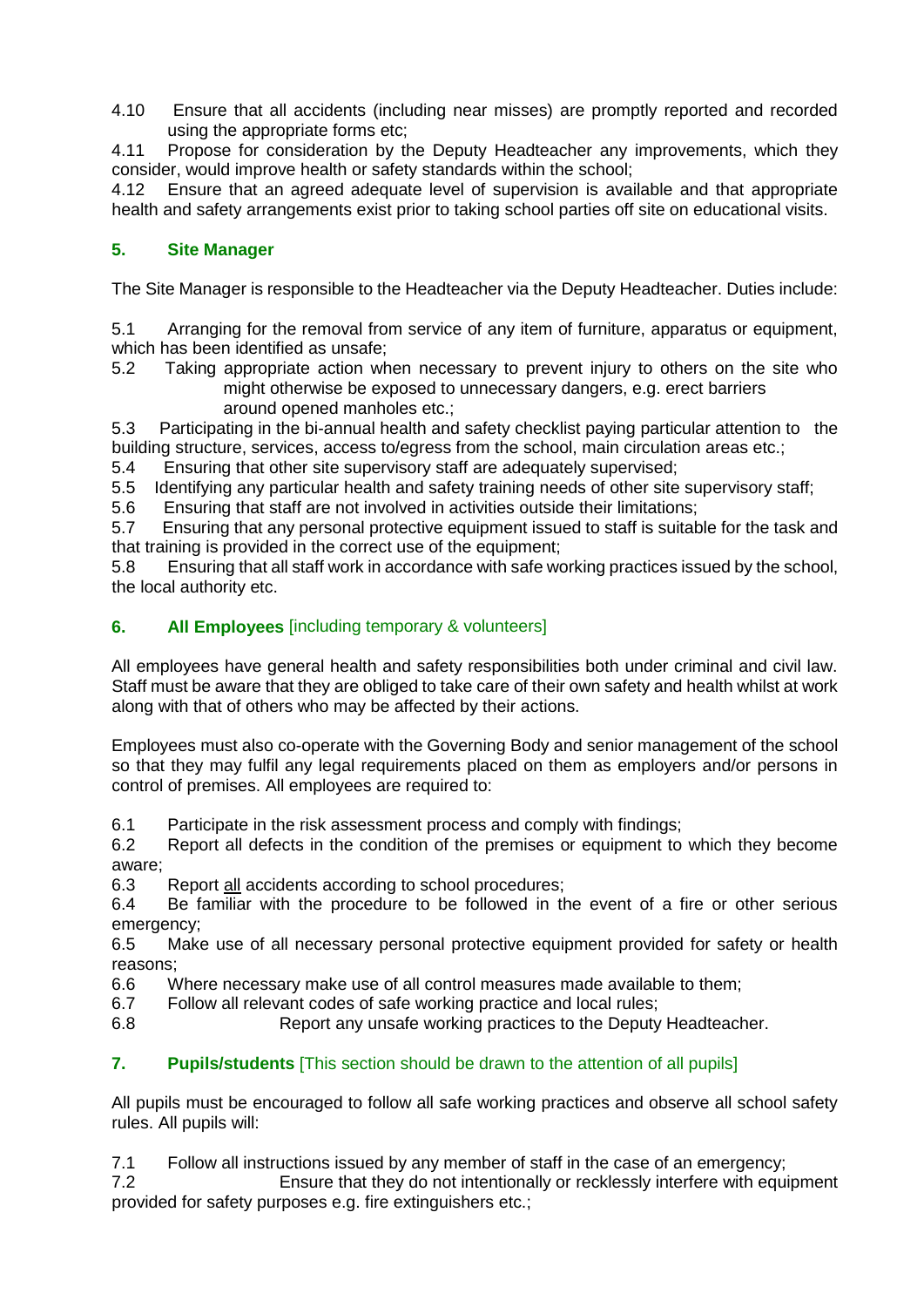## 7.3 Inform any member of staff of any situation, which may affect their safety.

## **8. Staff Safety Representatives**

Health and safety at work law provides for the appointment of trade union appointed safety representatives from amongst the employees. Where the governing body is notified in writing of such an appointment, the safety representative shall have the following functions:

8.1 To investigate potential hazards and to examine the causes of accidents in the workplace;

8.2 To investigate complaints by any employee he represents relating to that employee's health and safety or welfare at work;

8.3 To make representations to the Headteacher via the Deputy Headteacher on general matters affecting the health, safety and welfare of employees;

8.4 To carry out workplace health, safety and welfare inspections;

8.5 To attend any safety committee meetings;

8.6 To co-operate with his employers in promoting health and safety at work.

None of the above functions given to a safety representative impose any legal duty or liability whatsoever on that person. A safety representative is in no way obliged to carry out any or all of the above functions.

Karl Brown is the current Staff Safety Representative.

### **9. Health and Safety Committee** [membership to be determined locally]

The school's Health and Safety Committee is the Resources Committee (?) of the Governing Body, which meets at least termly. Health and Safety is a standing item on the Resources Committee's agenda and it is part of the Committee's remit to develop and implement measures to ensure the health and safety of all employees, pupils and others who may be affected by the schools activities.

The Resources Committee will receive a summary of accident and ill health statistics once a year and will suggest health and safety targets and priorities for the forthcoming year.

#### **10. Competent Assistance**

The competent assistance and advice is provided by:

#### **Cambridgeshire County Council LGSS Occupational Health & Safety Team**

The Management of Health and Safety at Work Regulations 1999, regulation 7, requires that every employer must appoint one or more competent persons to assist them with the implementation and provision of health and safety measures.

**Contact Details:** Cambridgeshire County Council Health & Safety Team 1<sup>st</sup> Floor Octagon Shire Hall Cambridge Cambridgeshire CB3 0AP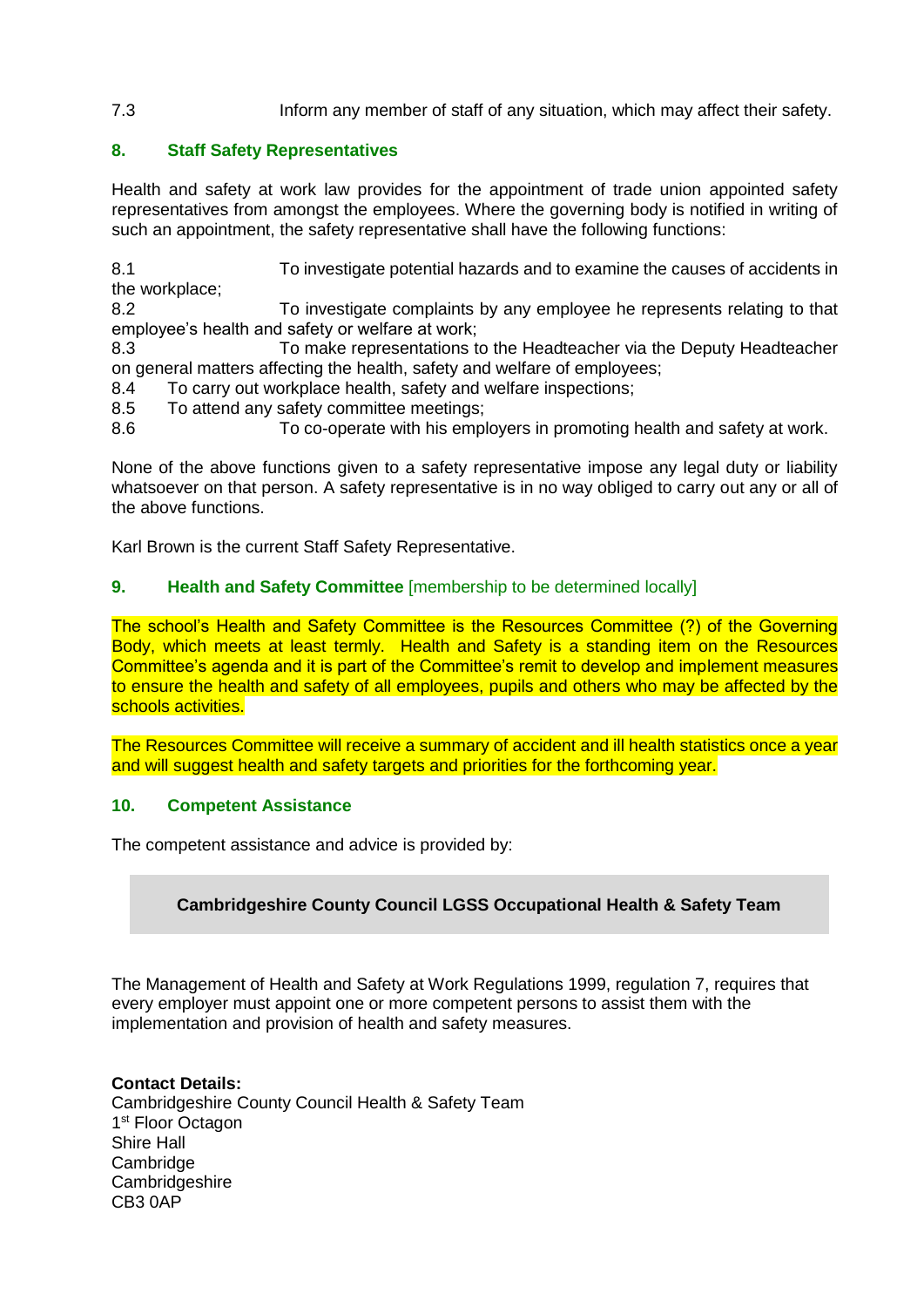Tel: 01223 699122 Fax: 01223 475932

# **Arrangements & Procedures for Health, Safety and Welfare**

The following procedures and arrangements have been established within Morley Memorial to eliminate or reduce health and safety risks to an acceptable level and to comply with minimum legal requirements:

## 1. **Accident Reporting, Recording & Investigation**

Employees must report all accidents, incidents, dangerous occurrences, violence incidents, verbal abuse and near misses in accordance with the County Accident Reporting Procedure.

All accidents, dangerous occurrences, and near misses must be reported on the online accident reporting system at the following link [www.reportincident.co.uk/cambridgeshire.](http://www.reportincident.co.uk/cambridgeshire) Violent incidents and verbal abuse must also be reported on the online accident reporting system.

● "Near Misses" must also be reported. These are incidents that occur but where no injury or damage is sustained but could, potentially, have been serious incidents. Remedial action taken promptly after a near miss can prevent a serious accident occurring later.

A copy should be kept at the school and either centrally filed or held on the personal file of a staff member or pupil/child (NB: Faulty systems of work, plant, equipment, fittings etc, must be reported and attended to as soon as possible).

The Headteacher must investigate accidents and take remedial steps to avoid similar instances recurring. Faulty equipment etc. must be taken out of use when necessary and will be clearly labelled to that effect.

All deaths and major injuries must be reported immediately to the Health and Safety Team by telephone on 01223 699122.

The incident report must be completed and sent to the Health & Safety Team (within 10) calendar days) for absences through accident for periods of 7 days or more (including W/E's and holidays) or when a non-employee attends hospital following an accident whilst at work. Please refer to the Accident guidance for full details of reportable incidents. Full guidance and copies of the form are located on the Education Portal.

## 2. **Asbestos**

The Business Manager is responsible for the monitoring of Asbestos, in conjunction with Tim Conquest and Phil Hill at Cambridgeshire County Council.

The latest asbestos survey is located in the Hazard File in the school office and is held electronically by both the school and the local authority.

Contractors, and others such as site supervisors etc., are required to sign the "5C visit log for contractors and visiting workers/drivers", held in the Hazard File in the school office, which confirms that they have had sight of the asbestos survey prior to starting work on the premises.

Staff are not to drill or affix anything to walls without first obtaining approval from the Business Manager.

#### 3. **Contractors**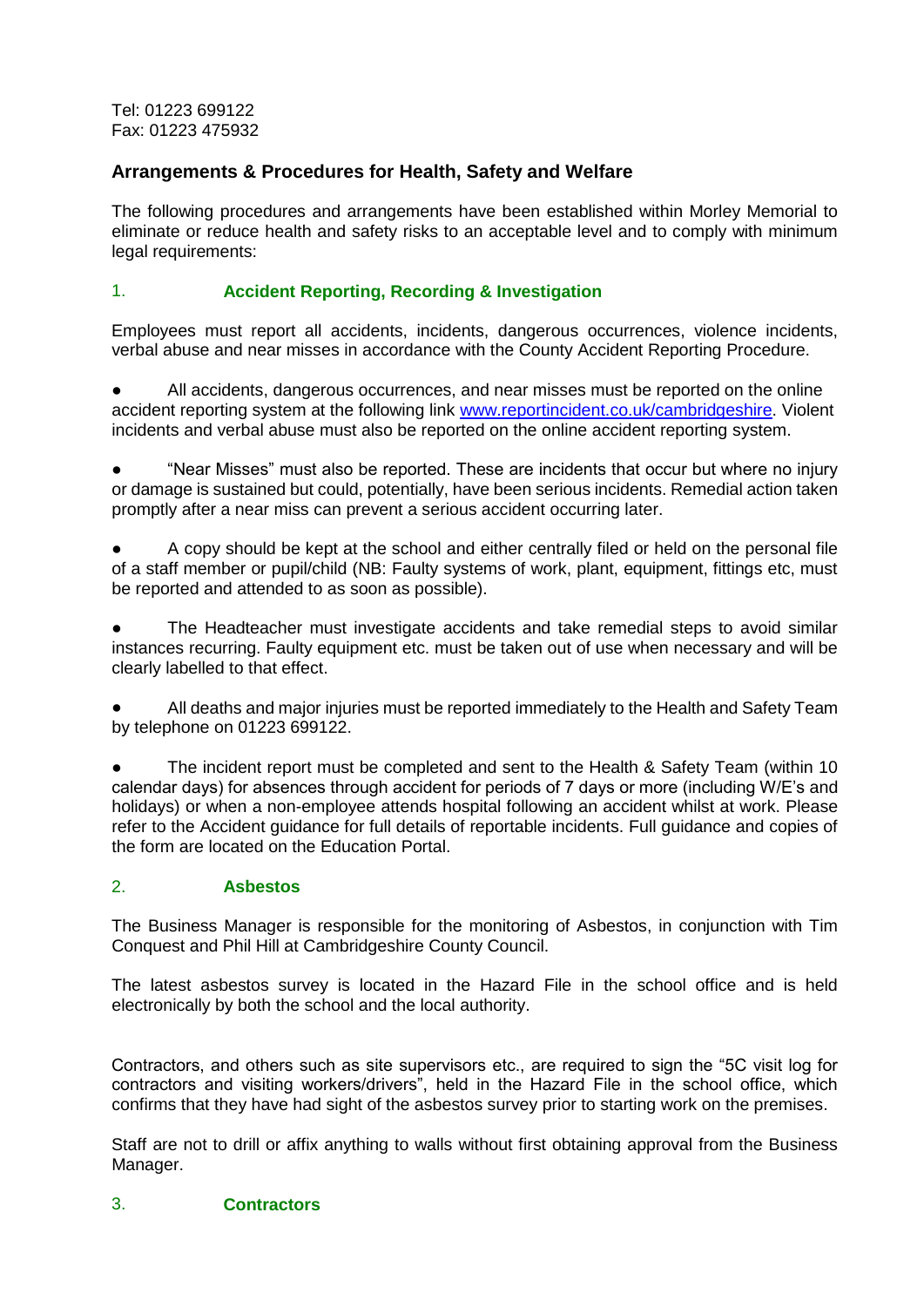Contractors will be selected from PCM's (our property advisers) approved list to ensure they have been appropriately vetted.

Contractors are required to sign the "5C visit log for contractors and visiting workers/drivers" held in the Hazard File in the school office. They are required to provide appropriate DBS information to the Office Manager to allow them to work on site and will be required to provide method statements/risk assessments as appropriate depending on the nature of the work.

Where required on project work, PCM will assist with the induction of contractors to exchange health and safety information, agree safe working arrangements, frequency of liaison meetings and will be responsible for monitoring contractors working methods.

Staff should report any concerns regarding contractors on site to the Business Manager in the first instance who will liaise with the Headteacher/LGSS Health & Safety Team regarding the most appropriate course of action.

## 4. **Curriculum Safety** [including out of school learning activities]

Teaching staff should ensure that suitable written risk assessments are in place prior to commencing hazardous activities and ensure that health & safety is written into the lesson scheme of work

#### 5. **Drugs & Medications**

Staff should refer to the school's "Medicines in School" policy which is available on the school's website and is updated regularly.

#### 6. **Electrical Equipment** [fixed & portable]

Users of electrical equipment should visually inspect the equipment each time they use it and report any issues to the Business Manager/Deputy Headteacher without delay.

All electrical equipment will be PAT tested by a competent person annually. The school receives a record of the inspection, which is held by the Site Manager, and he is responsible for updating it if any items cease to be used by the school, for whatever reason, between inspections.

The fixed electrical installation is examined every 5 years by a PCM approved contractor and appropriate remedial work carried out.

Staff should not use non-PAT tested items of electrical equipment on school premises.

## 7. **Fire Precautions & Procedures [and other emergencies incl. bomb threats]**

The school's Fire Risk Assessment is reviewed every 3 years by either Matt Hiles from PCM or Barbara Noack from Cambridgeshire County Council.

Written emergency procedures exist covering a range of hazardous situations and these documents are located in the Critical Incidents Policy.

On discovering a fire or smoke, staff should operate the nearest fire alarm immediately by breaking the glass. The safe evacuation of persons is an absolute priority. Staff are not expected to fight fire nor should they go back into the building.

On hearing the fire alarm, all staff and pupils must evacuate the building immediately through the nearest fire exit. Teaching staff must ensure that pupils in their class are clear as to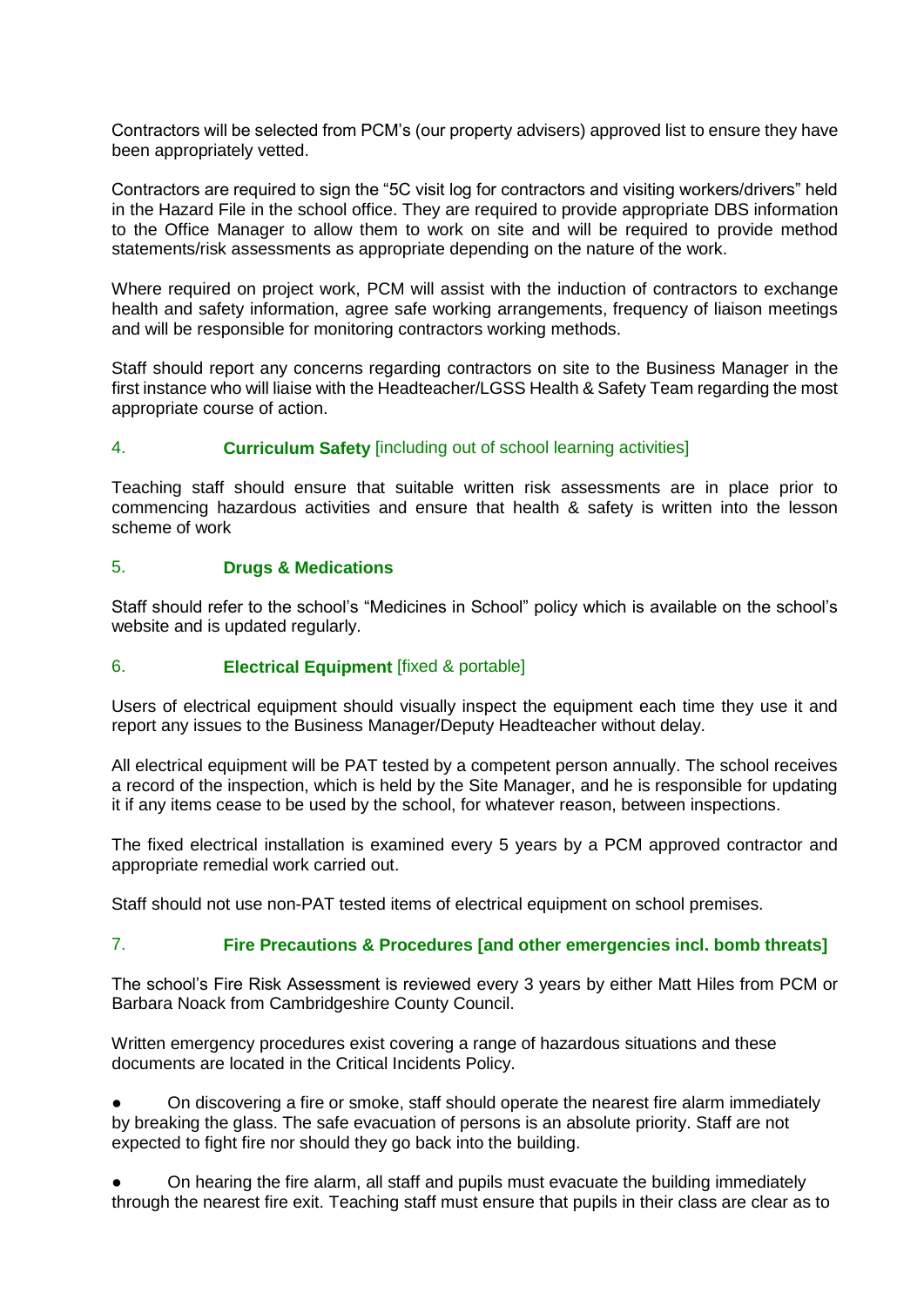the current emergency evacuation procedures including assembly points; there is a fire action notice in every room in the building. All staff must ensure that, in the event of an evacuation, pupils are encouraged to leave the building quickly in a calm and quiet manner

The Office Manager (or other nominated member of the office team) will summon the emergency services as necessary;

Whilst evacuating premises staff should ensure that the premises and equipment are safeguarded as far as this is possible by closing doors, and windows;

Fire drills will be undertaken termly, and fire alarm tests weekly during term time and a record kept in the Site Manager's office;

Regular inspections of the premises and grounds should be undertaken each term or more frequently if possible.

Escape routes are checked by the Site Manager every term or whenever circumstances which might impinge on escape routes change.

Fire extinguishers and emergency lights are maintained and checked by qualified inspectors every year with regular visual inspections carried out by the Site Manager.

Details of service isolation points (i.e. gas, water, electricity) are located in the Site Manager's office.

Emergency procedures for incidents outside normal working hours are included in lettings arrangements with third parties who use the premises.

These procedures will be reviewed at least annually.

#### 8. **First Aid**

A list of current First Aid trained members of staff is on the noticeboard in the school office.

The Office Manager is responsible for ensuring that first aiders have a current certificate and that new persons are trained should first aiders leave.

First aid supplies are kept in cupboards in the staff kitchen and also in the After School Club.

The Office Manager and Deputy Childcare Manager are responsible for regularly checking that the first aid supplies are not depleted and replenished as necessary. A check should be made at least once per term.

The first aid treatment record book for recording details of all first aid administered is kept in the school office, apart from during the lunch break when it is taken to the playground by the lunchtime supervisors.

The Office Manager will call an ambulance if required and a member of staff or parent will accompany the child to hospital.

## 9. **Glass & Glazing**

All glass in doors/side panels is either safety glass or, where it is not, it has been fitted with safety film by an approved contractor ensuring it is safe for children.

All replacement glass is to be of safety standard.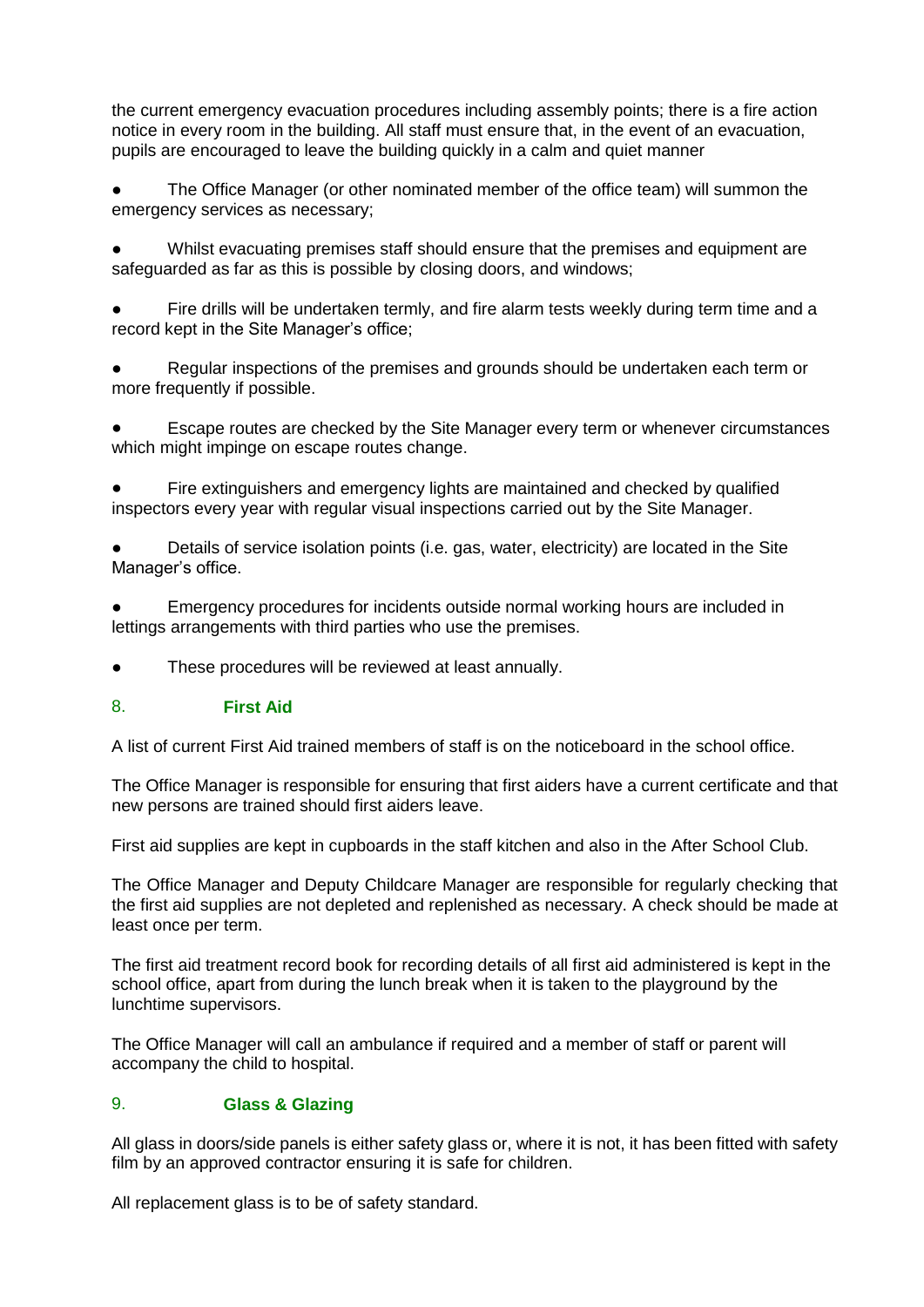## 10. **Hazardous Substances**

The Site Manager and the Headteacher will be responsible for:

Identifying all substances which need Control of Substances Hazardous to Health ("COSHH") assessment

Undertaking COSHH assessments

Ensuring that all actions identified in the assessments are implemented

Ensuring that all relevant employees are informed about the COSHH

assessments

Checking that new substances can be used safely before they are purchased

All hazard data sheets and risk assessments are kept in the Site Manager's office. All hazardous substances are kept locked away at all times in either the Site Manager's office or the cleaning cupboards near the infant toilets and the year 6 classrooms. There is a COSHH cupboard in the Site Manager's office.

The number of hazardous substances on site is kept to a minimum and non-hazardous alternatives are used wherever possible.

Apart from the cleaning staff who are trained by their employer (Cleantec), use of hazardous substances is limited to the Site Manager who will use appropriate protective equipment as advised by the product data sheets.

### 11. **Health and Safety Advice**

The school is able to obtain competent health and safety advice from the LGSS Health and Safety Team, currently led by Stuart Wood 01223 699122.

#### 12. **Housekeeping, cleaning & waste disposal**

The premises are cleaned daily during term time by Cleantec, our cleaning contractors.

As the cleaners are on site after 6.00pm, the risk of slips relating to wet floor cleaning is reduced and appropriate signage is used.

Any issues regarding the standard of cleaning must be raised with the Site Manager or Business Manager who will speak to the Cleantec area representative to resolve.

External waste bins are stored in secure bin stores in the car park to the rear of the building.

The Site Manager maintains a supply of grit and salt to be used in the playground and on paths within the school premises in the event of snow and/or ice.

#### 13. **Handling & Lifting**

Please see the detailed manual handling risk assessment dated 22 Dec 2017

#### 14. **Jewellery**

In line with local authority guidance, pupils are not permitted to where any jewellery in school.

#### 15. **Lettings/shared use of premises**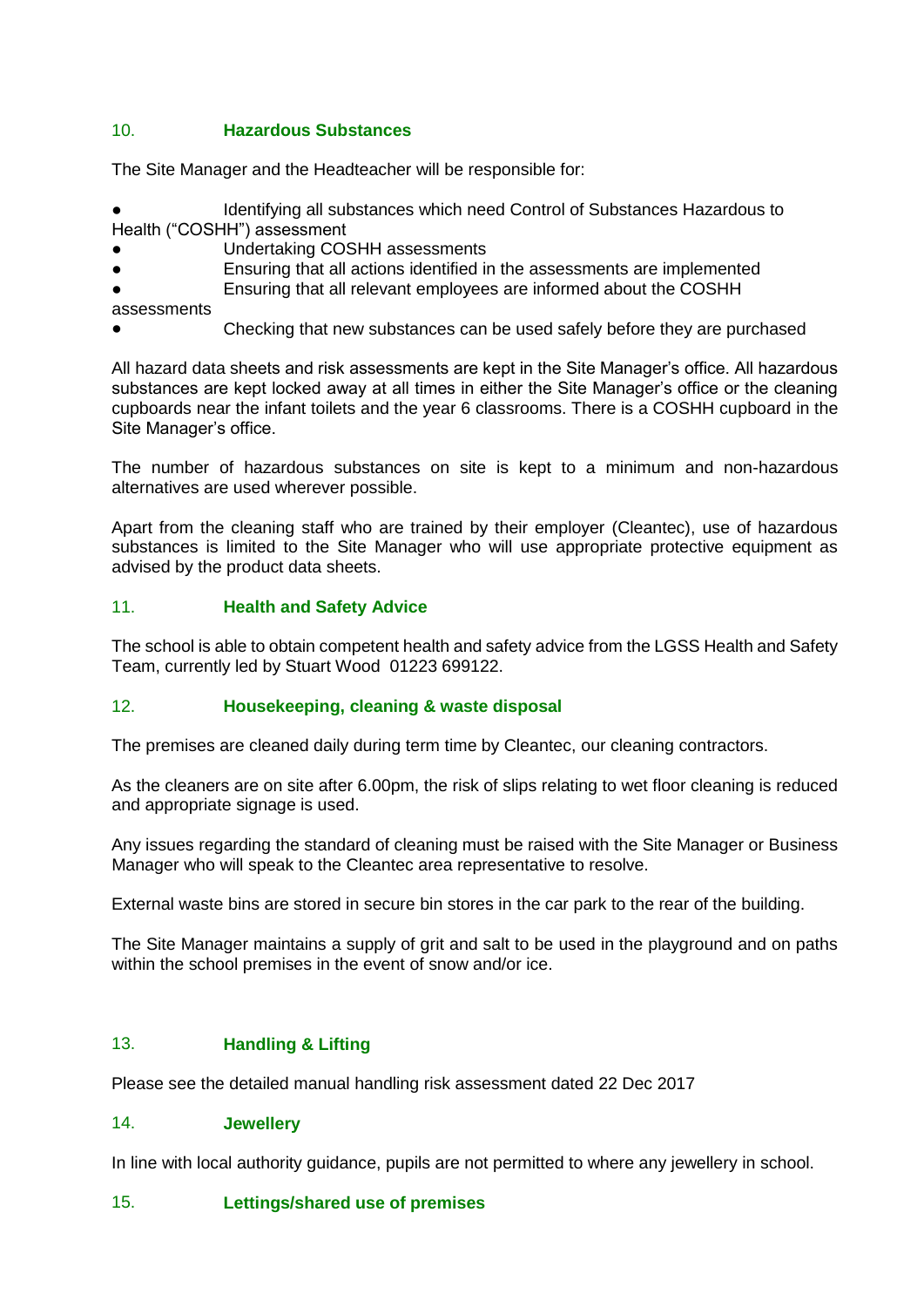Please see the school's Lettings Policy available on the school website.

# 16. **Lone Working**

The school follows the provisions in the local authority guidance sheet on lone working.

## 17. **Maintenance / Inspection of Equipment**

The school's property advisors, PCM, provide software which ensures that all equipment on site is inspected and maintained to the required standard by approved contractors. This will cover all aspects of the operation of the school, for example, fire alarm, intruder alarm, CCTV, PAT testing, PE equipment, boiler servicing, emergency lighting, kitchen extract systems etc.

In addition, the Site Manager has a check list which details items for daily and weekly inspection including the internal and external areas of the school.

There is also an annual condition survey carried out by PCM and an annual monitoring visit by representatives of the Governing Body, both of which generate reports and actions points for the Business Manager and Site Manager.

## 18. **Monitoring the Policy**

The Resources Committee of the Governing Body and Headteacher of the school will monitor the achievement and effectiveness of the Health & Safety arrangements to ensure that:

- Physical controls are in place and working satisfactorily; and
- Staff are carrying out the functions allocated to them.

This will be done through:

- Collecting accident/incident data termly (check, categorise and analyse accident reports)
- Carrying out Health & Safety inspections of the premises
- Carrying out Health and Safety inspections of the premises by members of the Resources Committee and present a report to that Committee for analysis and discussion.
- Examining and acting upon specialist Local Authority Audit Reports and, where appropriate, OFSTED Reports where these relate to Health and Safety issues.
- Checking maintenance records/reports.
- Monitoring complaints of hazards reported by staff, pupils, parents, etc.
- Examining Resources Committee meeting minutes and the effectiveness of follow-up procedures.
- Reporting on Fire alarm tests, fire drills and other emergency arrangements.

Reviewing and updating risk assessments annually or when circumstances require their updating

## 19. **Personal Protective Equipment (PPE)**

Advice will be taken from the LGSS Health and Safety team if there is any doubt as to whether or not PPE may be required for a member of staff to carry out a particular task.

The Site Manager may use some PPE based on information contained in product hazard data sheets but, in most cases, if PPE is required, we would be engaging a specialist approved contractor to carry out the work, rather than the Site Manager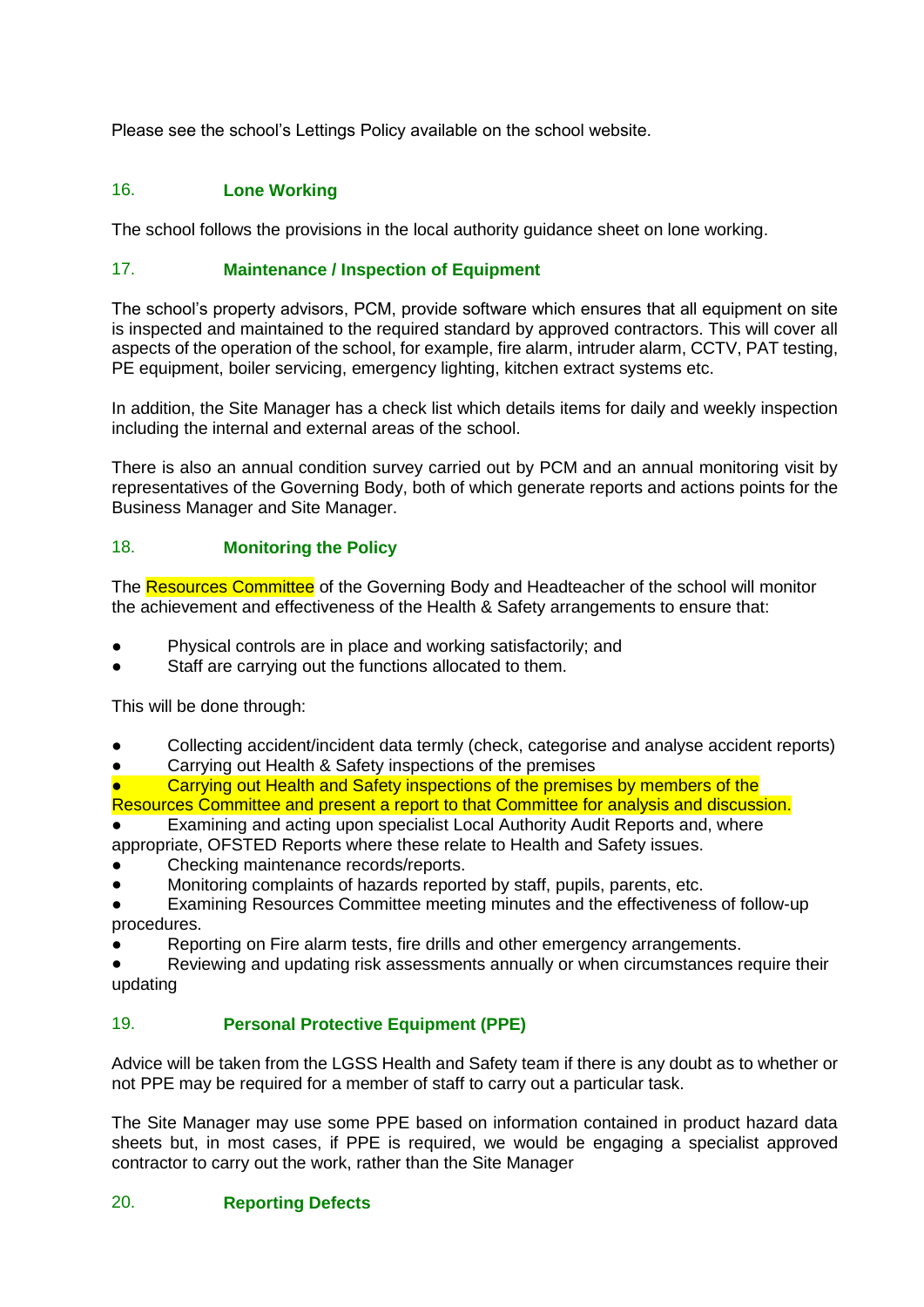Any defects / hazards should be reported to a member of the senior leadership team without delay.

The Business / Site Manager will ensure that the area in question is made safe for use or cordoned off pending remedial works.

Remedial works will be arranged by the Business Manager.

## 21. **Risk Assessments**

The Headteacher is responsible for ensuring that risk assessments are undertaken including special risk assessments such as for staff who are pregnant or who have health problems

Risk assessments will be reviewed as required.

#### 22. **School Trips/ Off-Site Activities**

The safety of pupils taking part in activities away from the school site must take the highest priority when such activities are organised.

To this end, staff planning a trip or visit out of school must read the relevant advice given on the evolve website [\(https://evolve.edufocus.co.uk\)](https://evolve.edufocus.co.uk/). This guidance, approved by Cambridgeshire County Council, should be followed at all stages of planning and conducting any off-site activity.

This will ensure that staff have appropriately covered issues of:

- staffing
- parental consent
- collation of contact and medical information
- insurance
- medical / first aid provision
- risk assessment

Staff will be expected to have all paperwork in place two weeks before the visit

The school visits coordinator is Jack Pullen.

#### 23. **Smoking**

The whole of the school site is a non-smoking area and the use of e-cigarettes is also not permitted.

#### 24. **Staff Consultation**

The school's Health and Safety Committee is the Resources Committee of the Governing Body, which meets at least termly and reviews its terms of reference annually.

Staff should raise issues of concern, and make suggestions for health and safety improvements, with the Headteacher in the first instance who will then delegate any follow up to a member of the senior leadership team.

#### 25. **Staff Health & Safety Training and Development**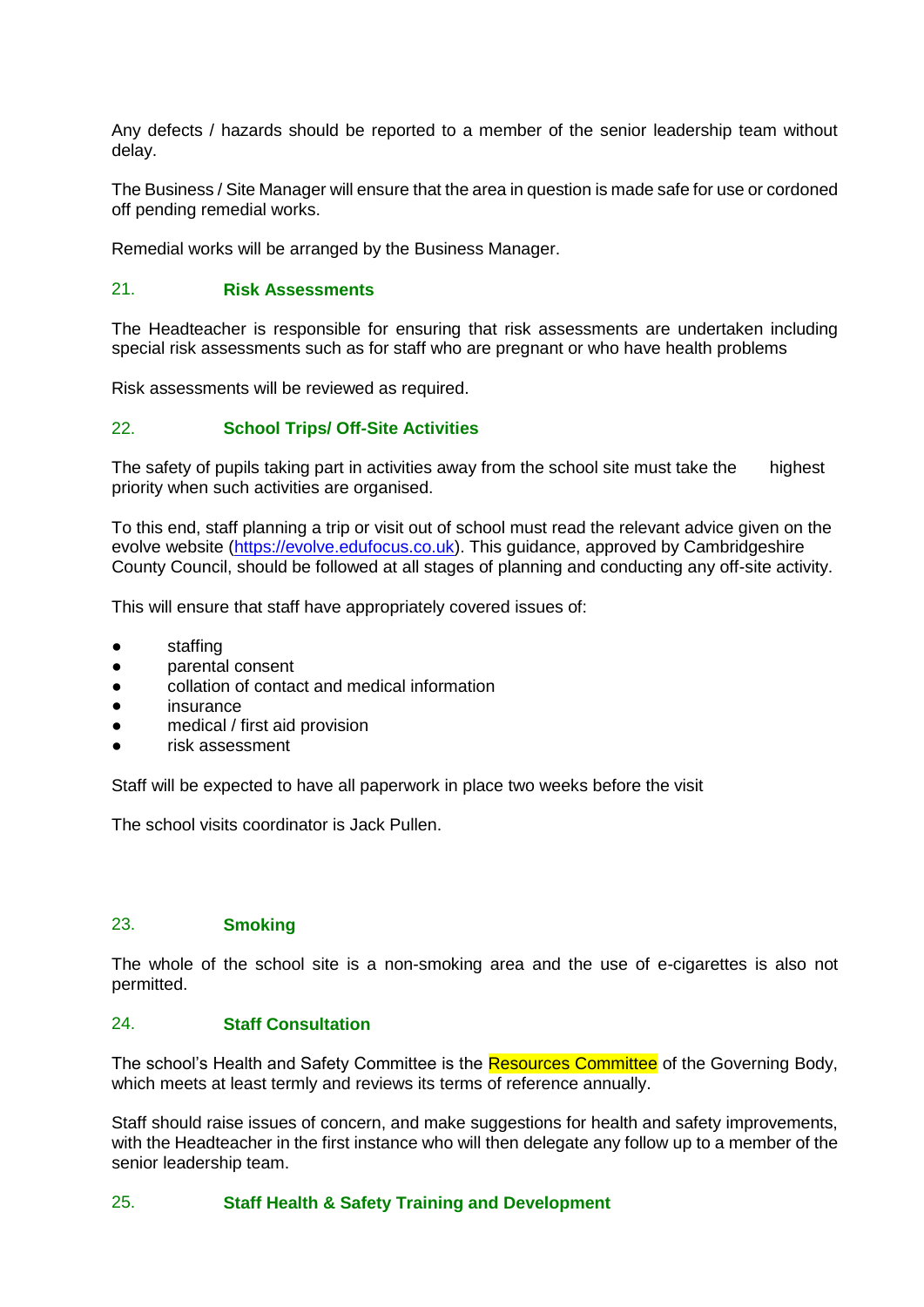A discussion on Health and Safety, including a copy of and reference to this policy, forms part of the induction process for new staff which will be carried out by the Deputy Headteacher or Business Manager.

This policy and risk assessments in place provide a framework for the Site Manager and others when dealing with issues which may occur during their working day such as working at height, manual handling, use of hazardous substances etc.

Office staff carry out annual Display Screen Assessments to optimise their working conditions.

Educational Visits Coordinator undertakes relevant H&S training for their role.

## 26. **Staff Well-being / Stress**

Stress is the adverse reaction people suffer to excessive pressure. It can eventually lead to physical and mental ill health.

The school will endeavour to reduce the risk of stress in the workplace by

- providing clear channels of communication for staff to talk about that which they may find stressful in their job to a member of the senior leadership team
- listening carefully to what staff have to say about stress and taking any issues raised seriously and keeping a written record of any such discussions
- acting as far as is practicable to change or remove factors which could act as unreasonable stressors.

Staff must ensure that they discuss any issues of stress with a member of the senior leadership team as soon as it becomes a problem.

Staff have access to the local authority's nominated provider of employee assistance.

#### 27. **Supervision**

Children are not left unsupervised at any time whilst on the school premises.

Guidelines for agreed ratios for school trips are available on the evolve website: [\(https://evolve.edufocus.co.uk\)](https://evolve.edufocus.co.uk/).

The Office Manager deals with DBS clearance for all staff, volunteers and visitors to ensure that no one is on the school site with access to children without the appropriate clearance.

#### 28. **Use of Display Screen Equipment**

The school will endeavour to optimise working conditions at Display Screen Equipment (DSE) by an annual assessment of the suitability of;

- Display screens
- Keyboards
- Work desks
- Work chairs
- Lighting
- Incidence of reflection / glare
- Noise and heat

Any issues regarding defects or health concerns should be reported to the Business Manager.